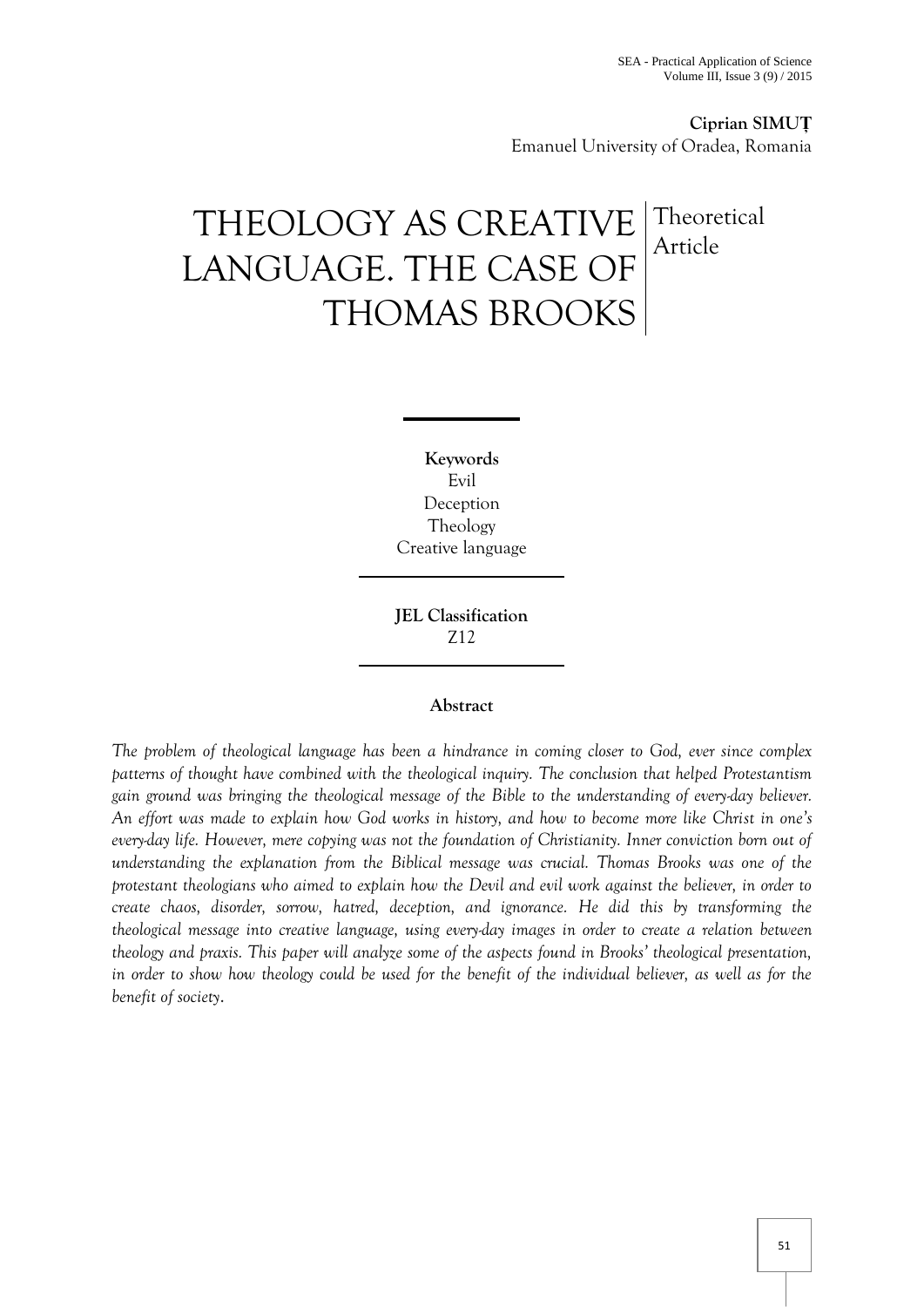#### **Introduction**

This paper starts from the hypothesis that theology is supposed to fulfill a double role. First, theology must use deep methods of thought in order to explain with technical terms the teachings about God, as they are found in the Bible. Usually for the protestant theologians the foundation of all theological thought is the Bible. Everything else, including nature, is explained in accordance with the information found in the Scripture. The complicated definitions and the technical terms have a precise and practical purpose: to help those who study the depths of theology to take these terms and present them in an intelligible fashion to the every-day believers in the church.

This leads to the second purpose of theology. It must transfer the meanings of the technical terms into easy to understand explanations, useful for the presentation of the Scripture for the every-day believer. This means that the people in the pews, during and after the Sunday class and the sermon, should be able to understand and apply any teachings found within Scripture. These two purposes lead to another one, which deals with the fellowship of the believers. Once the believers understood, at least parts, of the sermon, for example, they will interact with one another, either after the service, or during the week. The teachings will be debated, to a certain level of understanding among them. Some may understand more, some less, but out of this teaching communion, there should be a deeper and better understanding of the purpose of one's faith and life.

This is a process, therefore it may take anything from minutes to years to understand. However, the purpose of this entire mechanism is to create a more "humane" human, a person that through ethical and spiritual convictions will work individually, as well as communally, to create healthier, more secure environments for one's family and for the entire communities. These practical applications of the now better understood theologies would have an impact at a regional, national, continental and worldwide levels. This is not utopia, because Christianity has managed to spread throughout the globe in the last two millennia. It had a longstanding impact at all levels of society, from the economical, through the political, social, and cultural levels. Writers or musicians, politicians or social workers, physicians or teachers, laymen or clerics, regardless of the place or time, Christianity was represented at all levels of the social structure. There was an obvious difference between the true Christians and the false ones, but that has constantly been showed by the contrast between the teachings of Christ and the practices of their lives.

# **What Is Theology**

There are many definitions for theology. An interesting definitions states that it is the intellectual interpretation of Christianity in its development, with prime reference to moral and social life (Lyman, 1913, p. 332). I would like to define theology as the art of creating understanding. Understanding is the result of filtering knowledge through one's personal experience of the Divine. Again, for the Protestants, the personal experience of God is built upon the teachings of the Bible. Not all so called experiences have a divine "touch". Understanding God, life, and existence is a challenge for any theologian, not to mention for the regular, everyday believer. Some interact regularly with the Bible, some occasionally, some, however, leave the Bible aside, thinking that only the initiated ones can understand it. Besides, the foundation of a Christian's faith is not simply the Bible, but the Person of Christ. He is not a mere model to copy, but the foundation of faith (Brown, 1914, p. 18).

Theology can also be defined as the art of explaining God. The previous definition goes hand in hand with this one, because both have the same final purpose: making God intelligible to the common believer, the simple man. Once the believer understands who God is and what God does, the result should be greater faith in God and a deeper conviction regarding one's purpose in life. Theology serves a noble purpose, but it can slide into sterile argumentation, that has no practical outcome. This can later be used by theologians to evaluate what is useful in a debate and, therefore, what can aid the better understanding of God ("Theology," 1830, p. 235).

"Understanding" is an important element for this paper. It goes to show that unless theology is intelligible for the average believer, it loses its purpose. What use can the non-believer, as well as the believer, from a debate that no one understands even after there was an attempt to explain it. In this context of understanding the spiritual world and how it transcends into the physical realm, the theological works of Thomas Brooks (1608-1680) are of good use. He is one of those divines who understood that the people in the pew face various spiritual and worldly temptations all the time.

There is no moment in which the Devil rests. In order to help the simple believer to better understand how to keep away from the tempter and live in accordance to God's will, he wrote several articles on how the Devil temps and ensnares the believer. The most important aspect of Brooks' work is that he created images of every-day activities and events, to which all people can relate. He took the example of Christ, who explained His ministry and the mechanics of the Kingdom of God, by using simple, clear, and every-day events. For example, Christ talked about the various types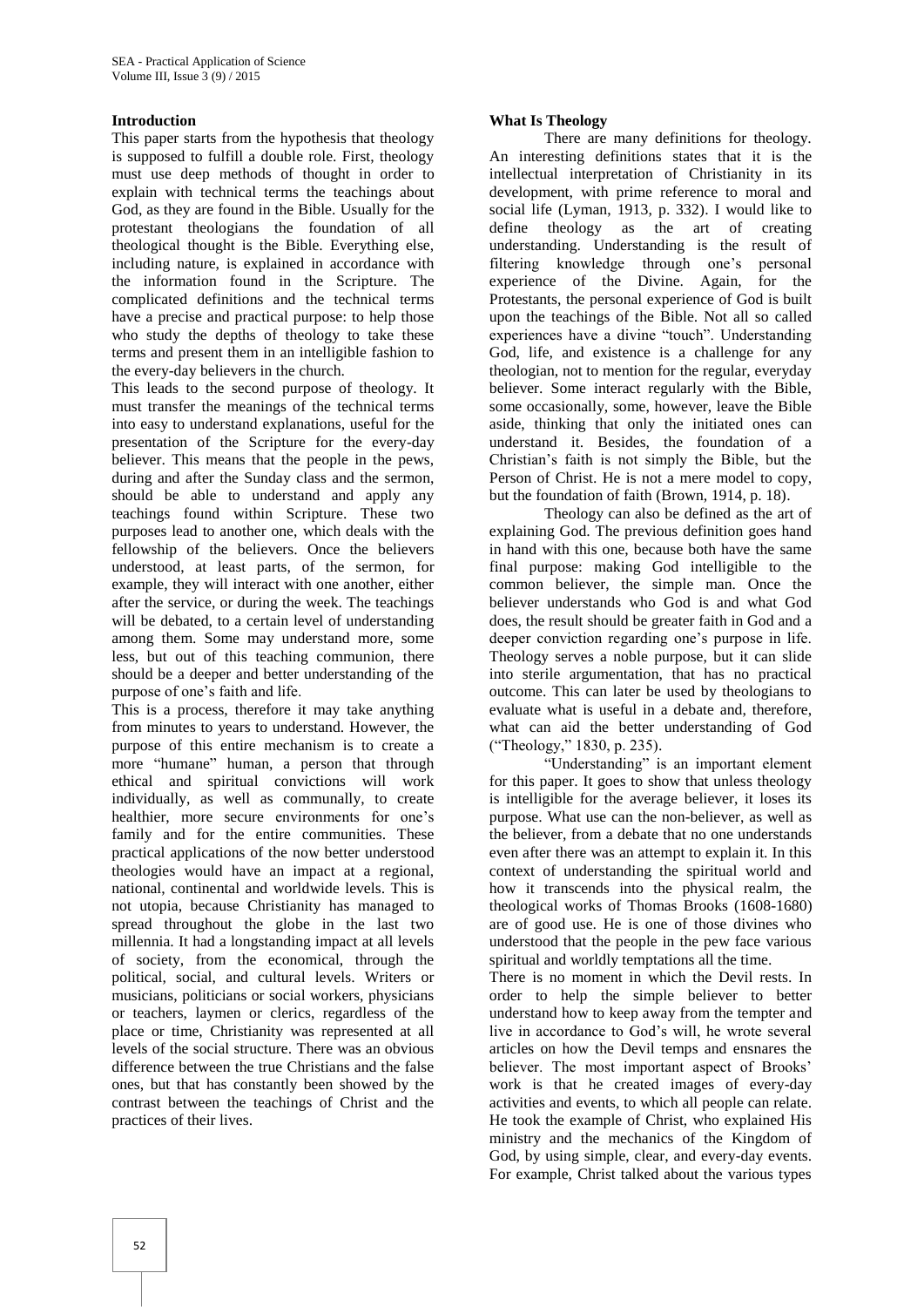of soil into which the seed falls. The seed represents the word of God, the different types of soil represent the temptations and the problems that can destroy or stop the seed from growing and bearing fruit (Matthew 13:1-23). That was an image the people he was talking to were familiar with. They knew how to plant, and how difficult it is for seeds to sprout if the conditions are not good. Therefore, such an image was superimposed on the spiritual message and the *understanding* of the message should have been easy to grasp.

Does theology have a practical aspect? Is it purely speculation? Or perhaps a different face of philosophy? Does it have anything to do with every-day life and every-day problems? The questions have been launched at theology from outside the church, but also from within. It is crucial to find the answer to these questions, because if Christianity does not offer an alternative to non-Christian philosophies, it cannot prove its usefulness. People seek to find answers to various problems (Soares, 1912, p. 427). One of these problems is that of evil. The mechanics of evil are complex. For Christianity evil is personified by Satan or the Devil, the fallen archangel who sought to be like God, an equal, and, if possible, dethrone Him. The first physical appearance of evil in the created world is in the Garden of Eden. Since the fall of man the Devil has been an ever-present character in the history of humanity. Christianity describes the Devil as the father of lies, and its ministry is to work against Christians and the nonbelievers, in order to drag their souls into hell after death. There have been various images of the personification of evil (Carus, 1896, p. 581), but this paper presents the traditional perspective on evil. The work of the Devil is based on deception. Brooks identifies these works and describes some of the ways the Devil works, in order to aid the believer in the righteous path of holiness.

Brooks employs the same method of explaining the ways the Devil works his snares in order to make humans sin. Reading Brooks' works requires a readiness for an exquisitely well-organized mind. The work this paper analyses is Chapter III *Precious Remedies against Satan's Devices* found in *The Complete Works of Thomas Brooks*, volume 1. The art of argumentation is well refined in the mind of Brooks. He does not jump into the argumentation, but proves to be quite careful and respectful towards his readers. He first presents an *Epistle Dedicatory*, followed by *A Word to the Reader*, and finally he presents *A Table shewing the principal things in this Treatise*. These are literary tools meant to prove that the entire work is a work of care and almost stoic determination. They are also meant to give the reader a sense of depth, or organized thinking. The reader feels respected and is looking forward to find out what the writer has prepared for him.

Christians have been using, better or worse, such tools in order to persuade those from within and without the Church to choose one side or the other. In this case, Brooks chooses a subject that goes undebated in some churches, but highly debated in others. Brooks goes dark: he presents the way the devil works in the life of human beings, especially Christians. He organizes his argument into four main chapters. The first chapter presents some of the devices that the devil uses to lead people to sin. The second chapter presents the devices through which the devil keeps souls from fulfilling their holy duties. The third chapter presents the devices – this repetition is useful for the reader because it creates a sense of consistency – through which, once ensnared into sin, the devil uses them to keep the soul in a deplorable and sad state. In the fourth chapter Brooks presents the devices and ways in which the devil uses to destroy the ranks of men in the world. There is a progress in the methodology of the devil.

#### **General Presentation**

First, the devil creates an environment in which man is lead from righteousness into sin, this is the *tempter* stage. Second, the devil becomes even more practical. He progresses from *tempter* to *persuader*. In this state the devil tries to break the ties with holy living. Once that is accomplished, it would be quite easy to keep man in a pitiful and desperate state. Third, the devil progresses from *persuader* to *tormentor*, because once man has sinned the devil works in such a way as to keep him in that state of sin. Despair and doubting are efficient tools to keep man away from God. Fourth, the devil progresses from *tormentor* to *destroyer*. In this state, the devil becomes the agent of anarchy, he being presented as the creator of anarchy. Christianity believes in order and hierarchy, in a well-organized plan according to which the entire Universe works. The author of order is God, and in contradistinction, the enemy of order and God is the devil. If God is order in His essence, the devil is anarchy. It would be quite natural for the devil to be the exact opposite of God, but not an equal.

Brooks adds after these four main chapters an appendix, a number of characters of false teachers, six propositions regarding Satan, reasons for the previous point, and a number of good uses of the previous ideas. Apparently the works of Brooks have met several objections, which he addressed in an orderly manner. He creates his entire argument as a tool for easy understanding. His work is not about knowing the devil better. Rather, it is about how to avoid the snares and stay one's ground in faith towards God, for the blessing of one's life and in order to create a better communion within society.

Each chapter has several sub-divisions. Each one is about a device the devil uses in his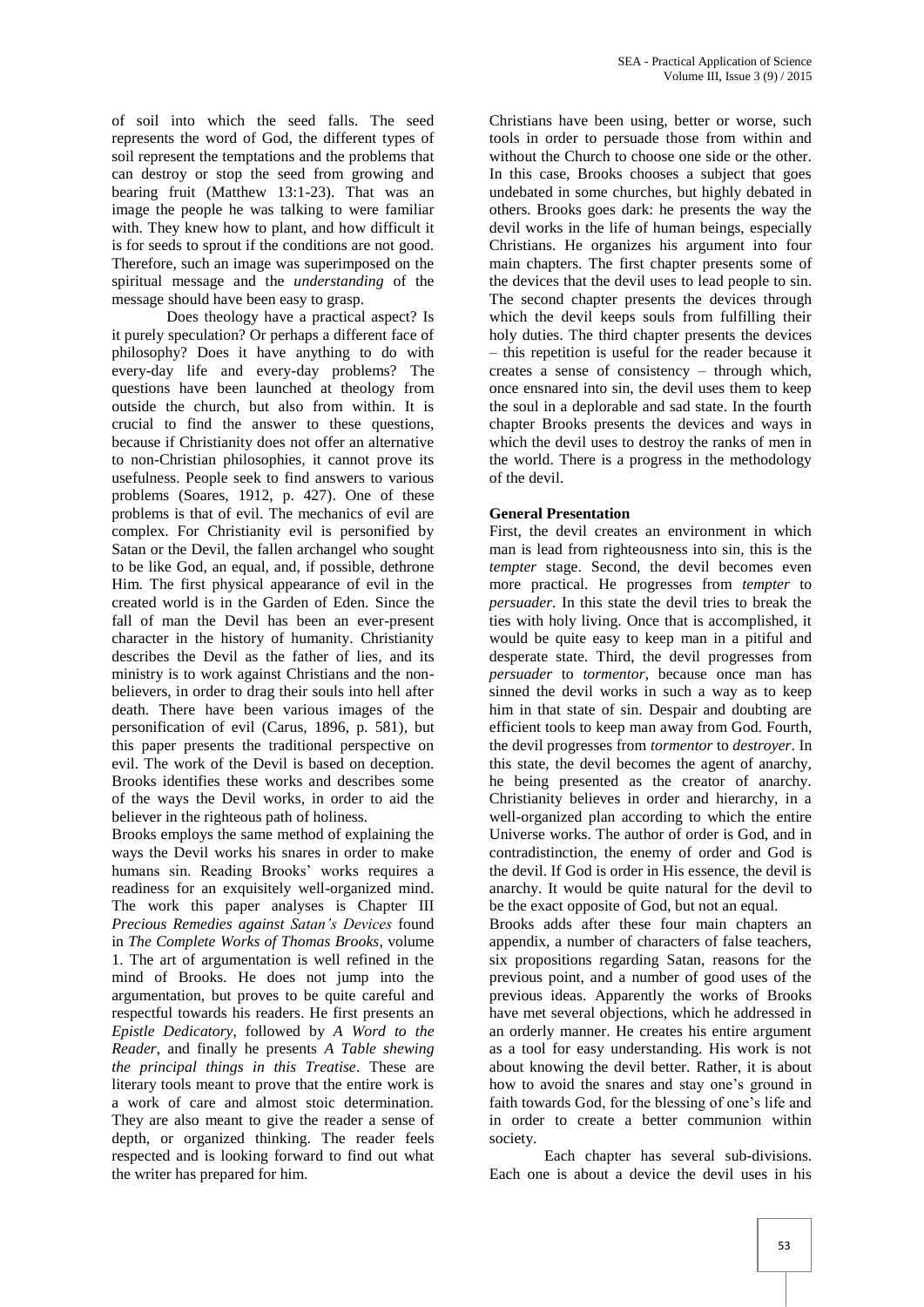work against the believers. The language he uses is borrowed from medicine. Sickness is an almost constant aspect in man's life. In time various kinds of diseases have found cures or remedies. Some were thought to have no cure, and yet, medicine has developed *remedies* to help the sick heal.

Brooks writes about the devil's *devices*, but they are rather ailments or diseases. On the other hand, they are part of man's life. It is simply logical that if man is spiritually sick, one needs spiritual remedies. Therefore, for each device or disease, Barrow offers not one, but several *remedies*. For some devices he offers as much as twelve remedies. This proves that there is more righteousness and hope available to the afflicted than there is evil within man. If man sins, there is hope. If man has not sinned, then when the occasion to sin will present itself, one will know what to do to avoid it. However, Brooks is a realist. He knows there is no perfection in creation, not after the fall, at least. He directs his argument to this state of being: sin in man. There is none who did not sin at all. Therefore, he argues as if all who read his works are sinners in need for remedies. The point is not to simply give the remedies, but it is a persuasion to accept it.

# **The First Chapter**

The first chapter has twelve sub-divisions, each depicting a device or a disease. One of first devices has to do with fishing. The modern citizen has no real need to fish. The city dweller fishes only for sport. One's life does not depend on fishing. This might pose a problem for understanding. However, the media proves to be helpful. Due to the countless documentaries, fishing is understood as being the only source of income for various populations across the world. The documentaries also present various ways to fish efficiently. For the readers or hearers of Brooks, fishing was a way to sustain one's family. In order to catch a fish, a bait is needed. The bait's purpose is to hide the hook. It presents the fish an apparently easy and free meal. When the fish bites, it obviously swallows the bait, but also the hook. Brooks borrows that image in order to explain that the devil uses a desirable bait in order to catch the soul of man in the hook of sin. The image must have been vivid, since people fished on a regular basis. The message was about how some things might look pleasing and desirable, but are hiding a trap (Brooks, 1866, pp. 12–16).

The second device presents the devil as a skilled painter. Any house needs a good cleaning and a fresh coat of paint in order to preserve the inner and outer beauty of a home. It is beautiful to stay in a clean house, with fresh and carefully painted rooms. When we want to paint a wall, the old paint and all the layers must be scrubbed off. One of the reasons is to see whether the wall is

deteriorated. The fresh coat of paint must be laid only after proper preparation has been made. A master painter will know all the steps. The devil does no noble act, when he starts painting the snare. The paint might be vivid and clean, but the wall is infected and broken. If an inner wall is not properly taken care of, it could cause the falling down of the entire house. This is the very thing that the devil desires. Walls are not the only things that can be painted. Brooks' point is that whatever sin represents, it is painted the colors of virtue. Deception is the game of the devil. Wisdom is an integral part, or should be, of any Christian. It is the element that helps man find the clues that prove the nature of a certain action. In this case, the vivid colors of virtue should not deceive the believer. Yet again, Brooks knows that there are many kinds of believers. Some are more spiritually mature than others. This maturity is present in every-day life. It should be easier for a mature Christian to spot the deception. Brooks explains what the believer should be aware of. The simplicity of such an image delivers a powerful message. It would have been quite easy for the average hearer to identify with such issues (Brooks, 1866, pp. 16–18).

There is not enough space in this paper to present all the devices. However, some can be presented to a greater extent. The fourth device is about a reversal of values, a deception of values. The devil presents the great men and women, but not from the perspective of their virtues, but their sins. If one falls for this device, the consequence is obvious. No matter how many virtues one might have, they will not be seen, or will be ignored. This constitutes the perfect excuse to sin. There will be a perpetuation of sin in man's life, by adhering to a state of toxic criticism and a hunt for the mistakes of other, in order to justify one's fall (Brooks, 1866, pp. 24–27).

The fifth device is the most disturbing one. It is so accessible and it seems to present God in the perfect light. It seems to capture the essence of God: mercy. A merciful God is more desirable than an angry, vengeful One. A correct God, a righteous God, and punishing God seems not to correspond with man's expectation. Man's God must be merciful, because this way one can appease one's conscience. The device of the devil is to present God as if He were made up only of mercy. This relates to man's desire for forgiveness. This forgiveness is not in accordance with the character of God, but with the image of man. The desire of man's conscience dethrones the image of the Scriptural God. The reversal of this image leads to a "pink" God, a sort of loveable God who accepts all and everything, without making any change. Brooks is aware of the fact that the Bible depicts another image, and strives to describe what he believes to be the true God, in accordance to the Bible (Brooks, 1866, pp. 27–31).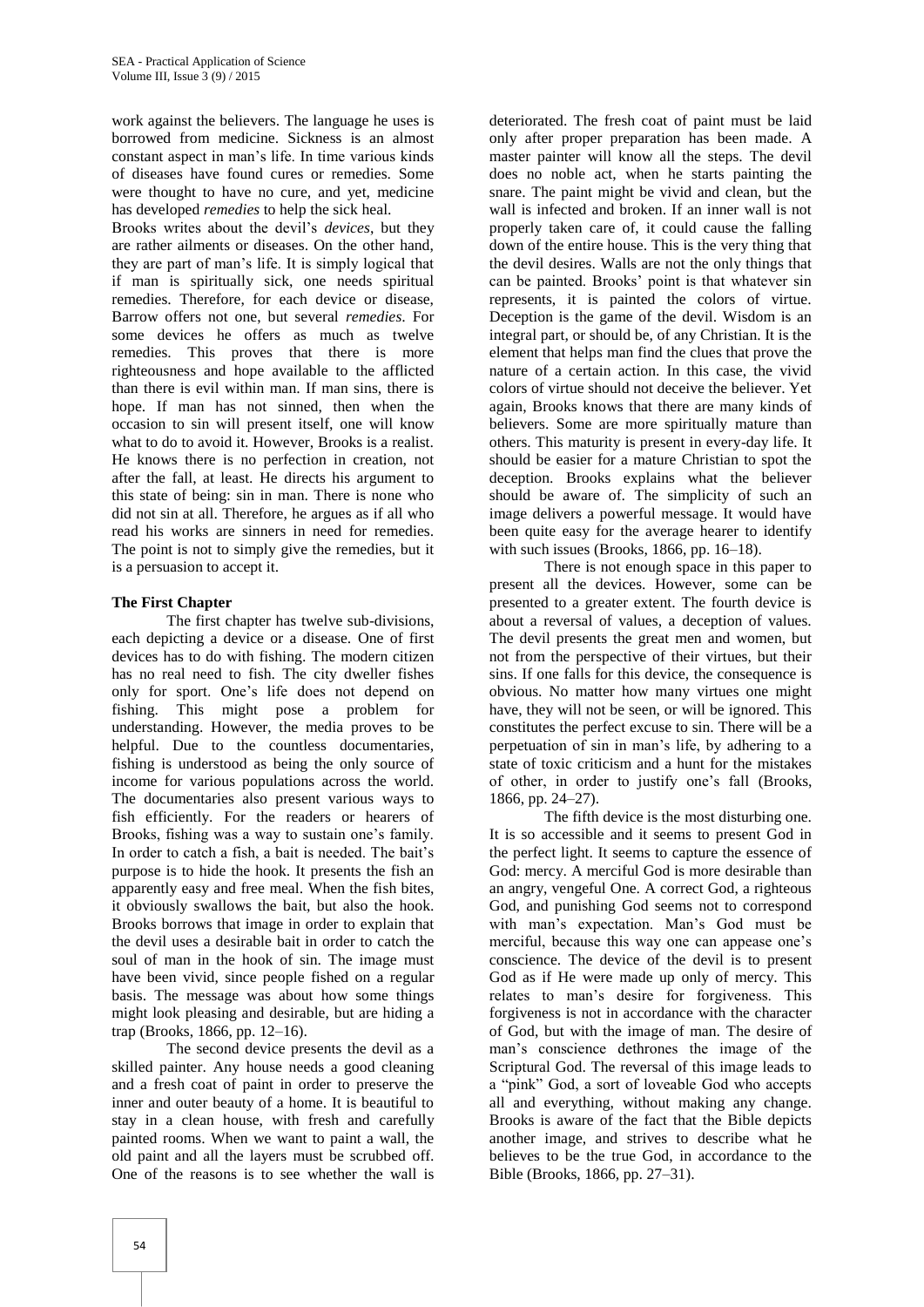Repentance is a key element of any Christian denomination. Variations on the theme do exist, but these are not analyzed here. However, repentance presupposes a spiritual, a rational and even a physical involvement. There is no such thing as easy repentance. The point Brooks makes is that a Christian must be able to understand that there is no possible aspect of sin that can be solved easily. There is a wider picture to the problem of repentance. It is associated with the death of Christ. The devil, according to Brooks, is trying to persuade the believer that repentance is easy. This device is connected to the nineth one. In it the devil is depicted as a changer of values. Instead of presenting the blessings of salvation, the devil presents only the sufferings and the crosses, or the difficulties of those who believe, or have believed. Yet again, the devil's device is about offering an image of a God who defines life through suffering. He does not depict the true blessings. However, there is an urge to see the negative, or the consequences of what the devil himself offers, rather than the work of God. In other words, the sufferings are not provoked by God, but by the Devil (Brooks, 1866, pp. 47–54).

The first chapter of Brooks' work deals with the problem of ensnaring, or tricking the soul of man to do something it is not supposed to do. The devil's wickedness is described in terms of a spiritual being who works constantly to know the life and weaknesses of men. Once identified an entire plan is put into motion in order to trick the soul to sin. The image of the devil and its works are described in plain language, to which ordinary people can relate.

#### **The Second Chapter**

The second chapter portrays the devil as persuader. Once man has sinned, the devil works to keep the soul, hence man, in a state of despair. In such a state sin is a normal occurrence. If hope and joy are characteristics of a healthy spiritual life, despair and sadness characterize failure and the loss of balance. In such a state man will certainly sin again, thus perpetuating a downward spiral that can lead to one's loss of life, either through suicide, or as a result of various actions.

Keeping man in despair does not happen easily. In order to accomplish such a feat, the devil must separate the soul from any source of joy and hope, namely from spiritual activities, holy duties, and religious services. These devices are also based on deception. This time the devil keeps man's soul away from spiritual duties by presenting the world in its glory and beauty. However, Brooks argues that these are mere "bewitching sights". Beauty and bravery can be deceiving. As an act of choice, man changes affections, from the sufferings of the church to the glories of the world (Brooks, 1866, pp. 63–70).

Perseverance of the saints does not mean an easy task. It's a struggle. The believers who work through this life at the spiritual level know from experience that it is no easy task. However, blessings are to be counted. The devil tries to keep the soul in check, according to Brooks, by presenting only the dull and difficult side of the spiritual works. These are meant to discourage anyone who has already sinned and is looking for absolution. Expecting an easy life as a Christian is a wrong perspective. Despite its difficulty, it is not resumed merely to these. However, the Devil shows only these, in order to discourage the believer from seeking righteousness (Brooks, 1866, pp. 70–74).

One of the best tricks the Devil uses is presenting the desire to do the spiritual things in one's own ways. It has been an old device of the devil. He presented the very same idea when in the Garden of Eden, with Adam and Eve. That old trick comes back again, throughout history. In Brooks' time, man did not change at all. The same devices for the same people. If the trick is so old, the problem it creates is quite important. It has not lost any of its danger. That is why Brooks warns against the fashionable things of the world, one of which is the desire to succeed on one's own. That would not be a serious problem, had it not been in the matters of the spiritual realm. Since it all depends on God, man cannot succeed except by trusting and recognizing God's involvement. Brooks creates the image of one's pride by pointing out that they will prove problematic for one's neighbor. When temptations strike, the consequence is not only in one's life, but also in the lives of the others. Pride plays a crucial role in destroying relations, and Brooks does not fail to name it as such (Brooks, 1866, pp. 81–84).

# **The Third Chapter**

The third chapter presents the devil as a tormentor. This means that once it has severed the connections to the spiritual factors, it torments the soul of man, by keeping it in a sad and desperate condition. One of the best ways to succeed in keeping someone in a deplorable state is to create a separation from the object or subject that could offer an escape, in our case spiritual salvation. The devil torments the soul by making man focus more on the problems than on Christ, the source of one's salvation. Traditional theology places a strong emphasis on the ministry of Christ, one aspect of it being the offering of salvation. The point is that man should leave fear behind and trust Christ for forgiveness. If that does not happen, it would be quite easy to keep man in despair (Brooks, 1866, pp. 91–94).

The devil is also a trickster. He plays bad jokes on people, by messing with their axiological values. Grace and blessings go together. When God saves men, He offers both. However, when a desperate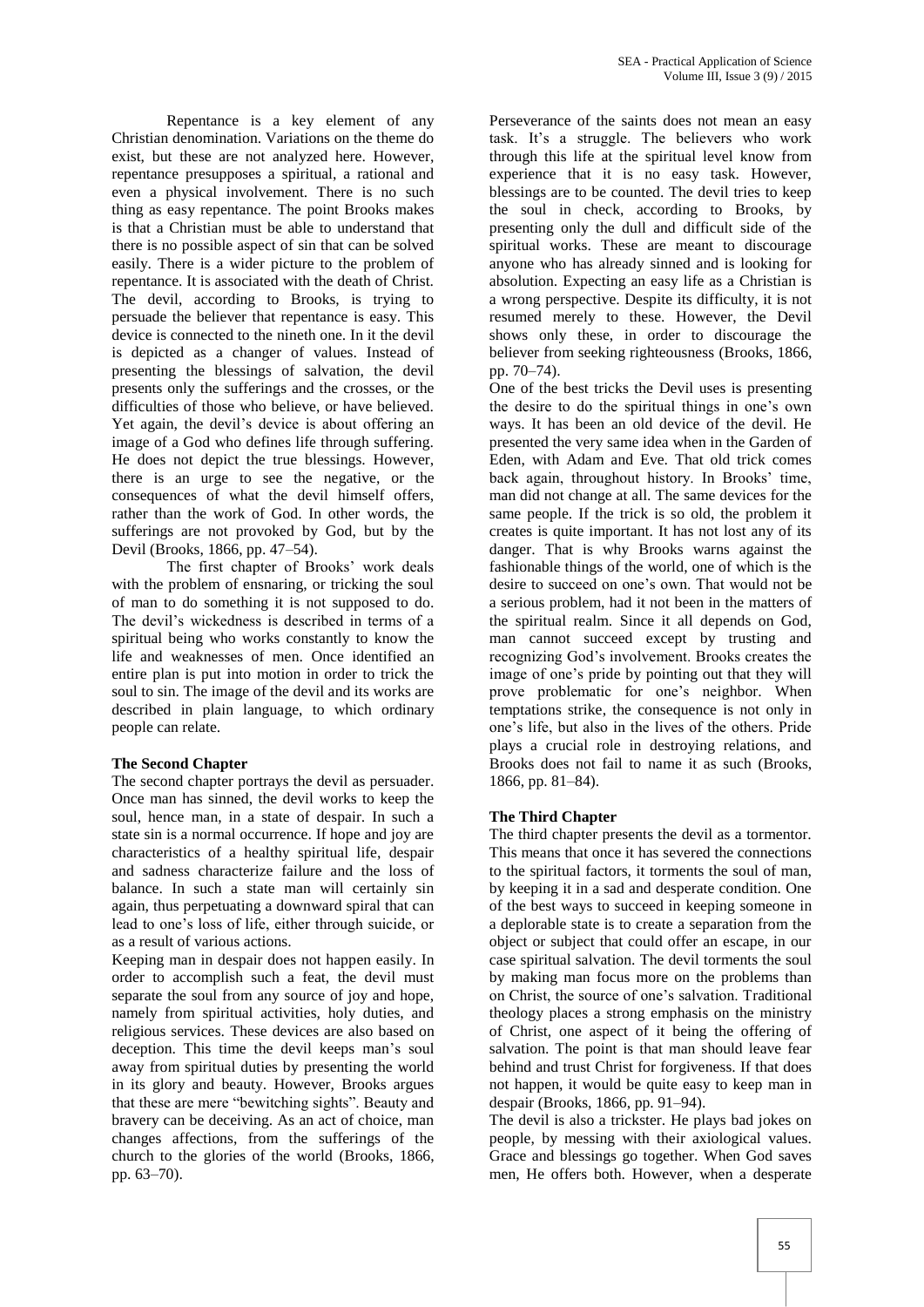man counts and defines his graces in a wrong way, not only his life, but the lives of others are in danger, relations break, while families and lifelong friends suffer. The main issue with this aspect is that the man who makes all the wrong choices feels entitled to do so, and one might even feel righteous (Brooks, 1866, pp. 95–97).

Not only do men count their graces in a wrong way, argues Brooks, but they could end up considering them as being counterfeit. Due to sadness and despair, one comes to the point when judgment itself is impaired. This leads to a wrong assessment of God's interventions. The result is a quest for "more", but that is an illusion, because man already has the "most". Such a quest will never quench one's desire for peace and joy. The road ends in more despair, sorrow, and sadness. Part of being wise is to differentiate between value and waste, between good and evil, between worth and worthlessness. If there is no capacity for stopping when one finds truly valuable things, the quest turns into torment and deception (Brooks, 1866, pp. 99–104).

#### **The Fourth Chapter**

The fourth chapter depicts the devil as the destroyer of order and hierarchy or ranks. By inverting the established order set forth by God, the devil creates chaos in the church and in society. Undoubtedly there are those we might call "great men". They are dedicated to noble causes and high values. However, not all of us can become like them. We have different callings and different places in society. These, argues Brooks, are made in such a way that society might work for the better of our social environment (Brooks, 1866, pp. 117– 122).

The wise and the learned are a resource within the Christianity. According to Brooks God does not disgrace or lower those who are learned and wise. He would rather use and lead them into creating straight paths for the Church, as well as for society. However, they have a most annoying weak spot, among many other weak spots. This is pride, connected to self-sufficiency. Their knowledge is their downfall. In fact, it is human nature that creates the perfect environment for pride to take shape. Wisdom and knowledge are perverted and turned into means in themselves. Pride will make such people use knowledge to look down upon others and misconsider their value within the Church and society. The obvious reaction is discontent with the educated class, and a rejection of education altogether. The end result is a community that will reject anyone with a degree. Ignorance will be the downfall of such a community (Brooks, 1866, pp. 125–128).

The final device in the destroyer's armory is ignorance. The devil will lead people into loving ignorance and despising knowledge. This is one of

the easiest ways to desconsider God, creation, oneself, and one's fellow man. Hatred, bigotry, envy, and the entire list of evils presented in the Bible are the consequences of the works of the devil. Regardless how he might work, the traditional Christian perspective connects the devil to all sorts of problems. It is not only human nature to blame, but also the active involvement of the devil (Brooks, 1866, pp. 136–138).

# **Conclusion**

The environment in which Brooks lived allowed for a detailed presentation and analysis of this spiritual aspect. Thus, his work is relevant depiction of human limitations and human wickedness. His works are still striking a sensitive chord in our contemporary minds, because all the human manifestations described by him are actual images that can be easily observed all around.

As mentioned before, there is too little space for a detailed analysis of the devil's devices and the remedies considered by Brooks. However, for the time being, it suffices to say that each of the devices presented by Brooks in his work have at least two remedies. The most numerous remedies amount to twelve. The good surpasses the evil, or there are more solutions and blessings than there is evil in the world.

By finding the parallels with every-day life, Brooks creates images that help people relate to the severity of the spiritual battle, as well as the severity of one's importance in the spiritual realm. The creative spirit is manifested in his works by wielding arguments that are intelligible. The point of his works is not to show off his theological knowledge, but to use it for the better of his fellow man. Once man understands how the spiritual realm impacts the physical one, there should be a change in ethics, behaviors, relations, not for personal gain, but out of care and love for one's neighbor. Theology creates language, but they are two kinds: high theology, which uses technical terms, and low theology, which translates these terms for the better understanding of ordinary believers.

Brooks finds it useful to argue in favor of practical theology, because the life of the Christian is about choices and interactions at three levels: with God, with oneself, and with others. All interactions stem from ideas and convictions, which point towards a system of thought. The system must make sense, it must have a certain logic. The more logic, the more effort was invested, and this all amounts to a certain type of argumentation and thought process. People interact and if the main purpose of theology is to explain God to the world, then it stands to reason that He must be explained. Technical terms are useful for the initiated, but are of little importance, if not completely useless for the common man. However, these terms and